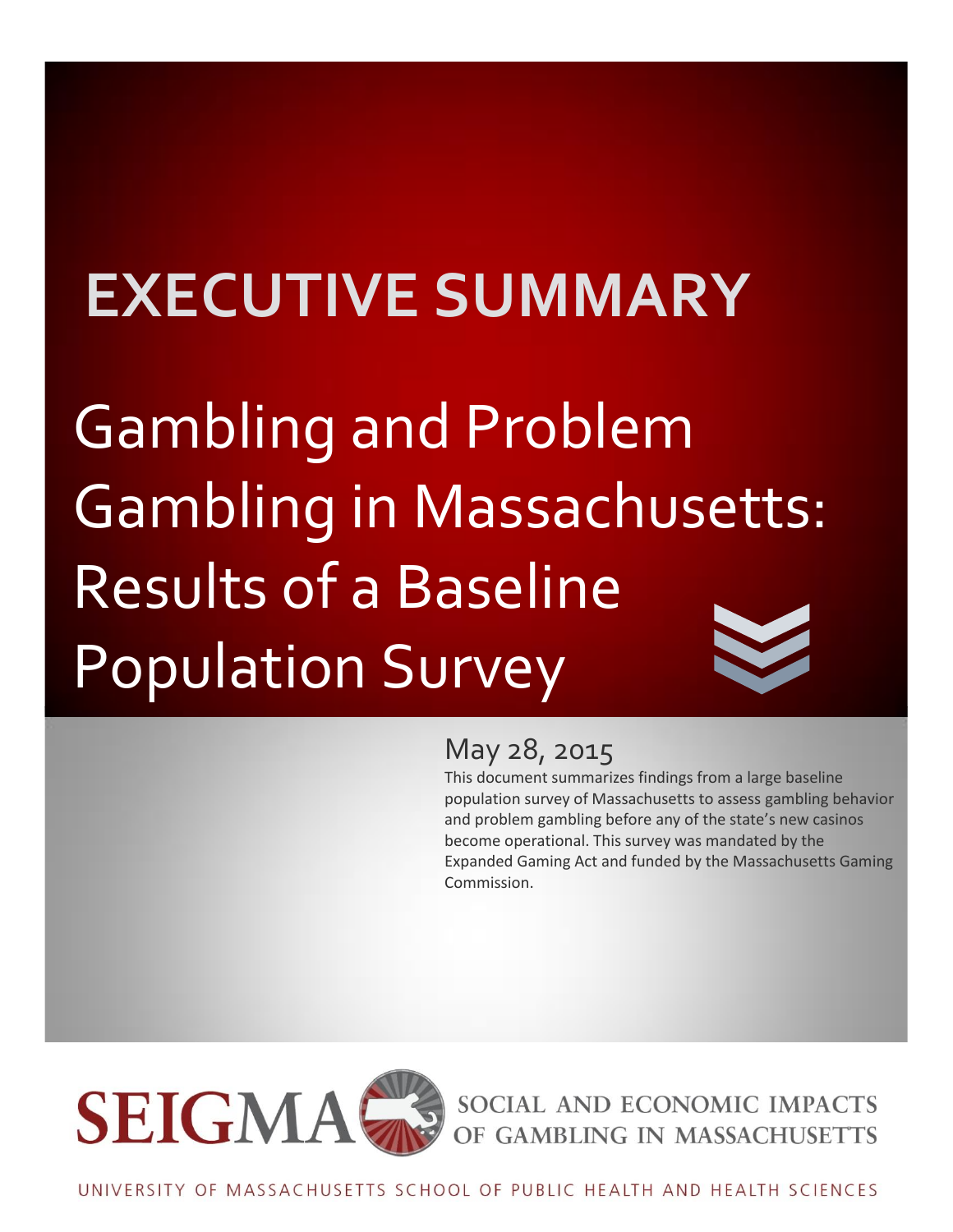**SUGGESTED CITATION FOR THE FULL REPORT:**

Volberg, R. A., Williams, R. J., Stanek, E. J., Houpt, K. A., Zorn, M., Rodriguez-Monguio, R. (2015). *Gambling and Problem Gambling in Massachusetts: Results of a Baseline Population Survey*. Amherst, MA: School of Public Health and Health Sciences, University of Massachusetts Amherst.

A PDF OF THE FULL REPORT CAN BE DOWNLOADED AT: **[www.umass.edu/seigma](http://www.umass.edu/seigma)**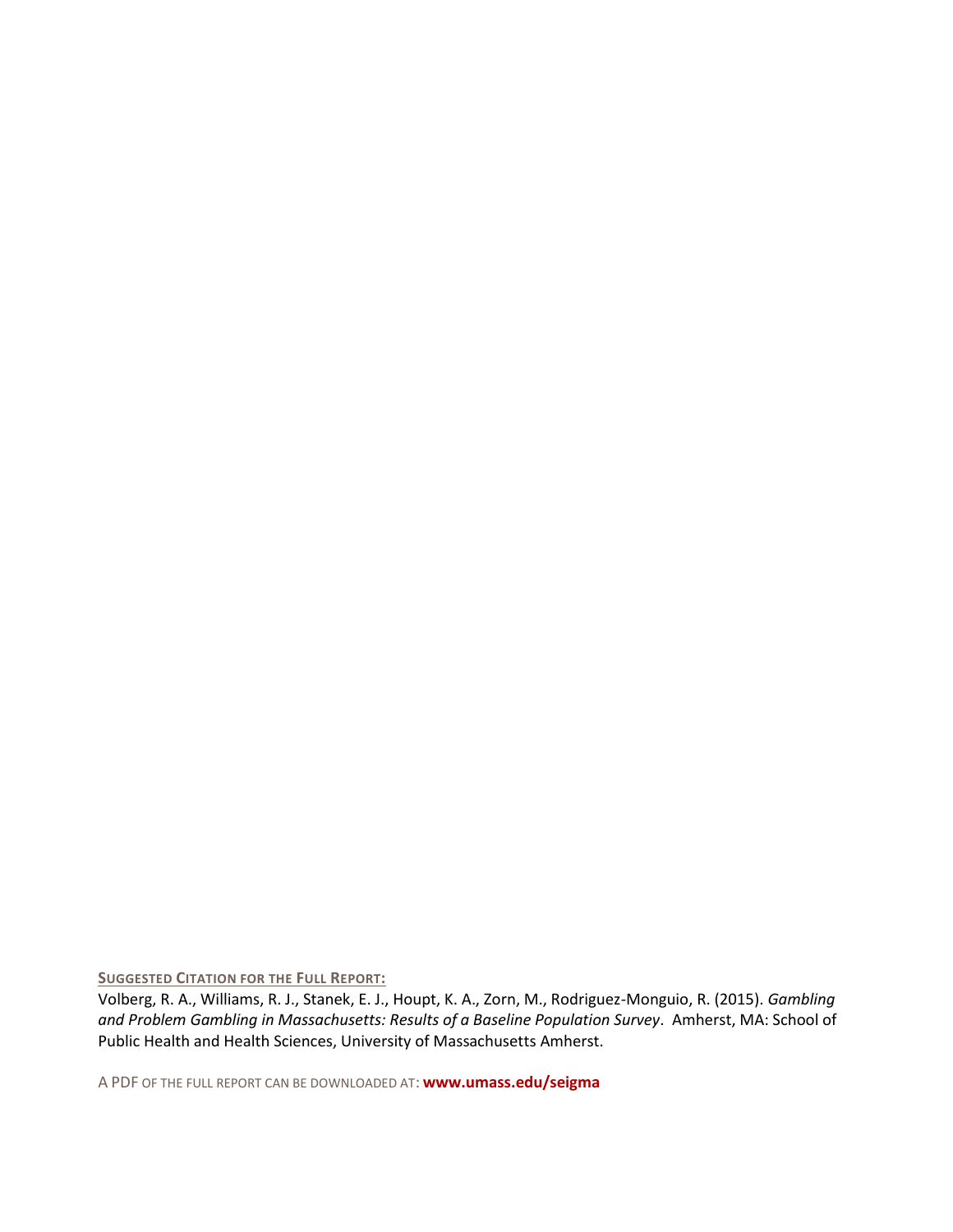## Executive Summary

## **Background**

In November 2011, an [Act Establishing Expanded Gaming in the Commonwealth](http://www.malegislature.gov/Laws/SessionLaws/Acts/2011/Chapter194) was passed by the Massachusetts Legislature. This legislation permits casinos and slot parlors to be introduced in Massachusetts for the first time. Section 71 of the Expanded Gaming Act requires the Massachusetts Gaming Commission (MGC) to establish an annual research agenda to understand the impacts of these new venues, including a comprehensive, first-of-its-kind baseline study of problem gambling prevalence and available treatment services before any of the new gaming facilities become operational. Data will be collected and analyzed each year to identify the true social and economic impacts of gambling expansion. Data and findings will be made public to regulators, policymakers, public health practitioners, researchers, and the general population in order to inform policymaking and planning across the state. In 2012, the MGC selected a team from the University of Massachusetts Amherst School of Public Health and Health Sciences to carry out the Social and Economic Impacts of Massachusetts (SEIGMA) Study. Internationally, this study is unique in obtaining information about gambling involvement and problem gambling prevalence prior to the introduction of casino gambling. While the SEIGMA study will establish baselines for virtually all social and economic variables that may be affected by expanded gaming, this report summarizes findings from the large baseline population survey mandated by the Expanded Gaming Act and recently completed by the SEIGMA research team and its partners.

## **Methods**

The SEIGMA team obtained a probability sample of all Massachusetts adults and allowed survey respondents to complete the survey online, on paper, or by telephone. The Baseline Population Survey took place between September 11, 2013 and May 31, 2014, had a response rate of 36.6%, and achieved a final sample size of 9,578 respondents. This report presents a comprehensive compilation of descriptive statistical results from the baseline survey. Comparisons described as "higher" or "lower" are based on statistical tests of significance. This first report does not include deeper exploration of the data; the SEIGMA research team will conduct in-depth analyses over the course of the next year, releasing findings as they become available.

## **Key Findings**

## **Attitudes about Gambling in Massachusetts**

There is a range of opinion among Massachusetts residents concerning the legalization, availability, and impact of gambling.

- Over half of the population (57%) believe that some forms of gambling should be legal and some should be illegal, with only a third (31%) reporting that all forms should be legal, and a tenth (11%) reporting that all forms should be illegal
- Nearly two thirds (63%) believe that the current availability of gambling in the Commonwealth is acceptable
- Over half (59%) perceive the impact of gambling expansion on the state to be neutral, beneficial, or very beneficial while 41% perceive the impact to be somewhat or very harmful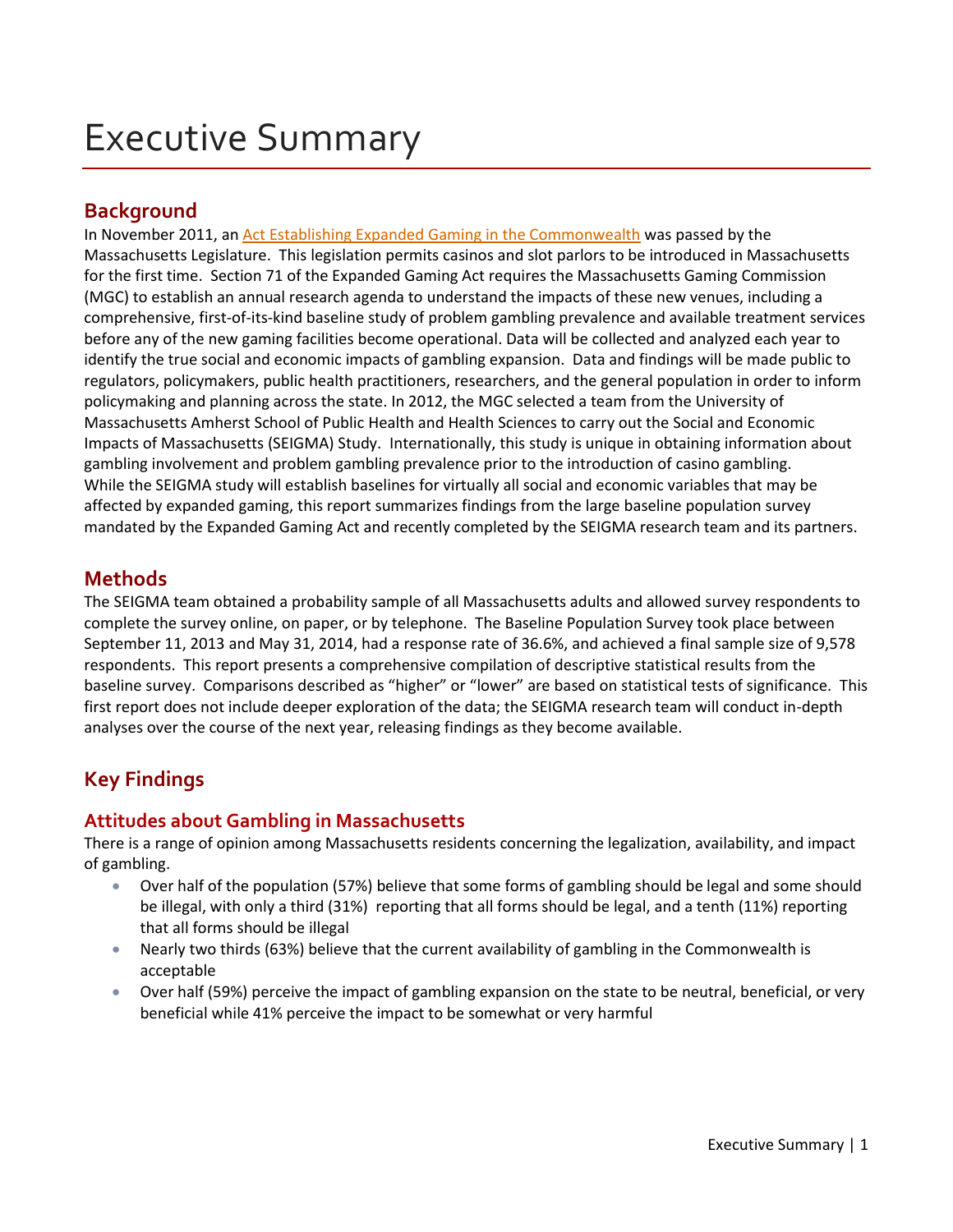

 In contrast to this, about half of respondents (46%) perceive the impact of gambling expansion on their own communities to be harmful while a little over a quarter (28%) perceive the impact to be beneficial

## **Gambling in Massachusetts**

We define gambling as betting money or material goods on an event with an uncertain outcome in the hopes of winning additional money or material goods. This includes things such as lottery games, bingo, betting against a friend on a game of skill or chance, and betting on horse racing or sports. Overall, nearly three quarters of Massachusetts residents report participating in one of these gambling activities in the past year.



## **Gambling participation by activity**

- While a quarter of the population do not gamble, close to 40% gamble yearly, 20% gamble monthly, and 15% gamble weekly
- Nearly 6 in 10 people report playing the lottery
- Just under a quarter (22%) of Massachusetts adults report visiting casinos to gamble. Over half of people who do so (65%) visit casinos in Connecticut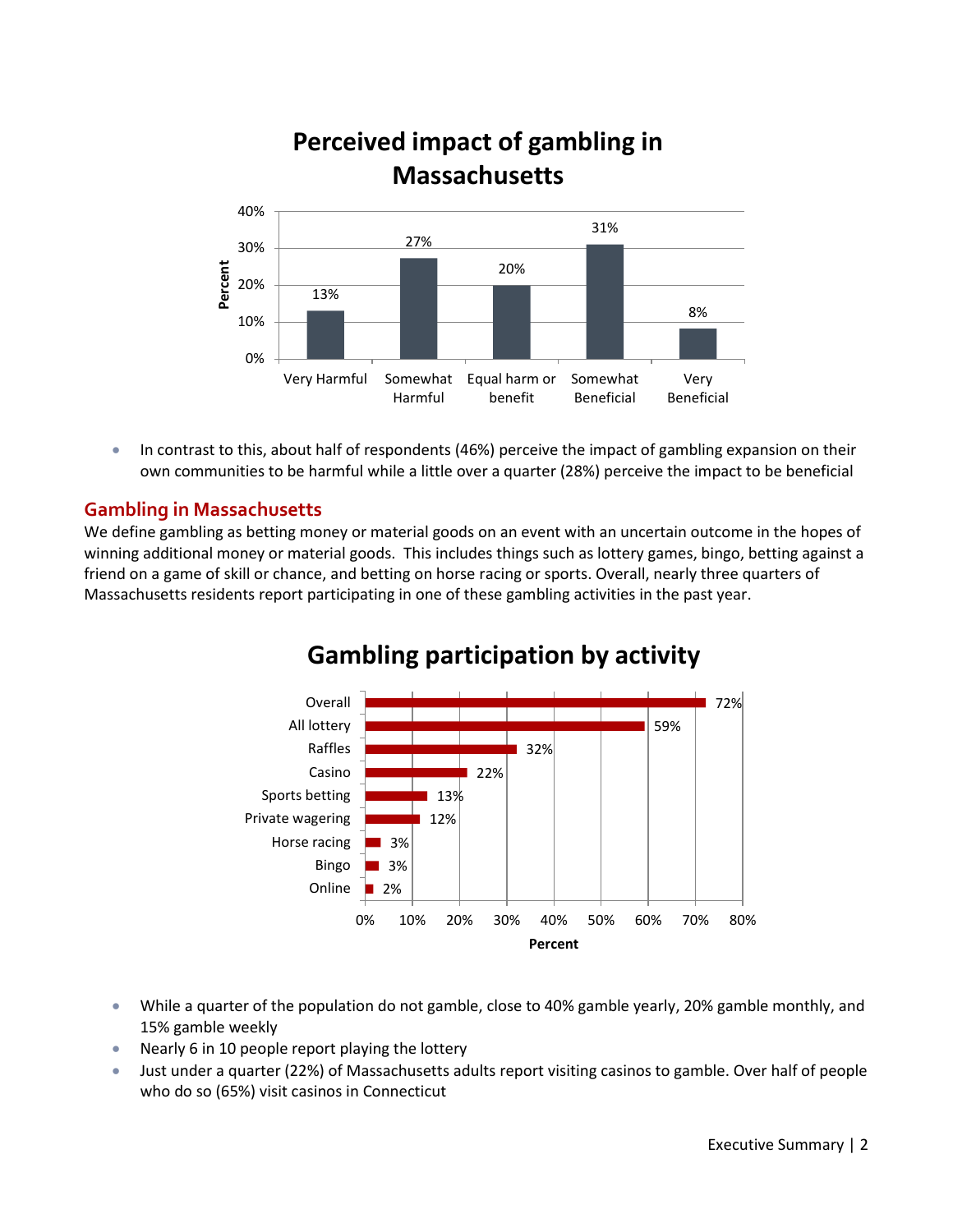Past-year gamblers in Massachusetts are most likely to say that winning money is the main reason they gamble, followed by excitement/entertainment, socializing with family/friends, and supporting worthy causes

There are significant differences in overall gambling participation associated with gender, age, race/ethnicity, education, employment, income level, and geographic region:

- Men are more likely to gamble than women
- Middle-aged adults are more likely to gamble than younger adults
- Whites are more likely to gamble than Hispanics, Blacks or Asians



## **Gambling by gender, age and race/ethnicity**

## **Problem Gambling in Massachusetts**

Based on their answers to a standard set of questions, we classified people who gambled in the past year as recreational gamblers, at-risk gamblers, and problem gamblers. Recreational gamblers gamble because they enjoy these activities. At-risk gamblers engage in a range of behaviors such as persistently betting more than planned, spending more time gambling than intended, chasing losses, and borrowing money to gamble that place them at greater risk of experiencing a gambling problem. Problem gamblers are individuals who experience significant impaired control over their gambling and negative consequences as a result of their impaired control.

- The current prevalence of problem gambling in Massachusetts is 1.7% of the adult population
- An additional 7.5% of the population are at-risk gamblers
- Based on the percentages above, we estimate that between 67,500 and 109,100 adult residents are problem gamblers and between 353,400 and 426,200 adult residents are at-risk gamblers
- Additionally, about 1 in 6 Massachusetts adults (17.5%) reported knowing someone who they considered gambled too much
- The prevalence of problem gambling in Massachusetts is very similar to prevalence rates identified in other U.S. states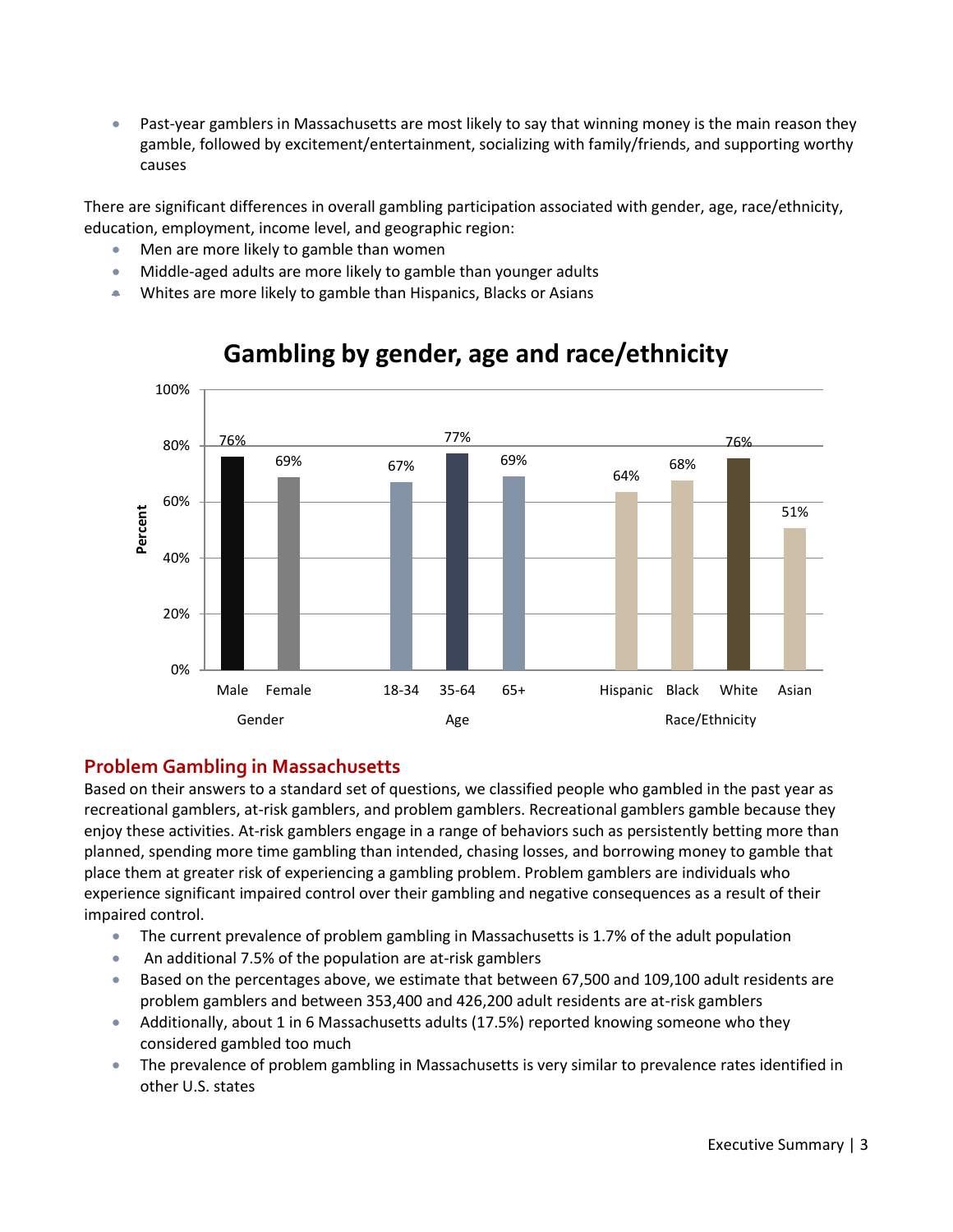

#### There were significant differences in problem gambling associated with gender, race/ethnicity, and education. The graph below illustrates that:

- Men are 3 times more likely to have a gambling problem than women
- Blacks are 4 times more likely to have a gambling problem than Whites
- Individuals with only a high school diploma are 2 times more likely to have a gambling problem than individuals with a college degree



**Problem gambling by gender, race/ethnicity and education**

Note: An asterisk \* indicates estimates are unreliable, relative standard error > 30%.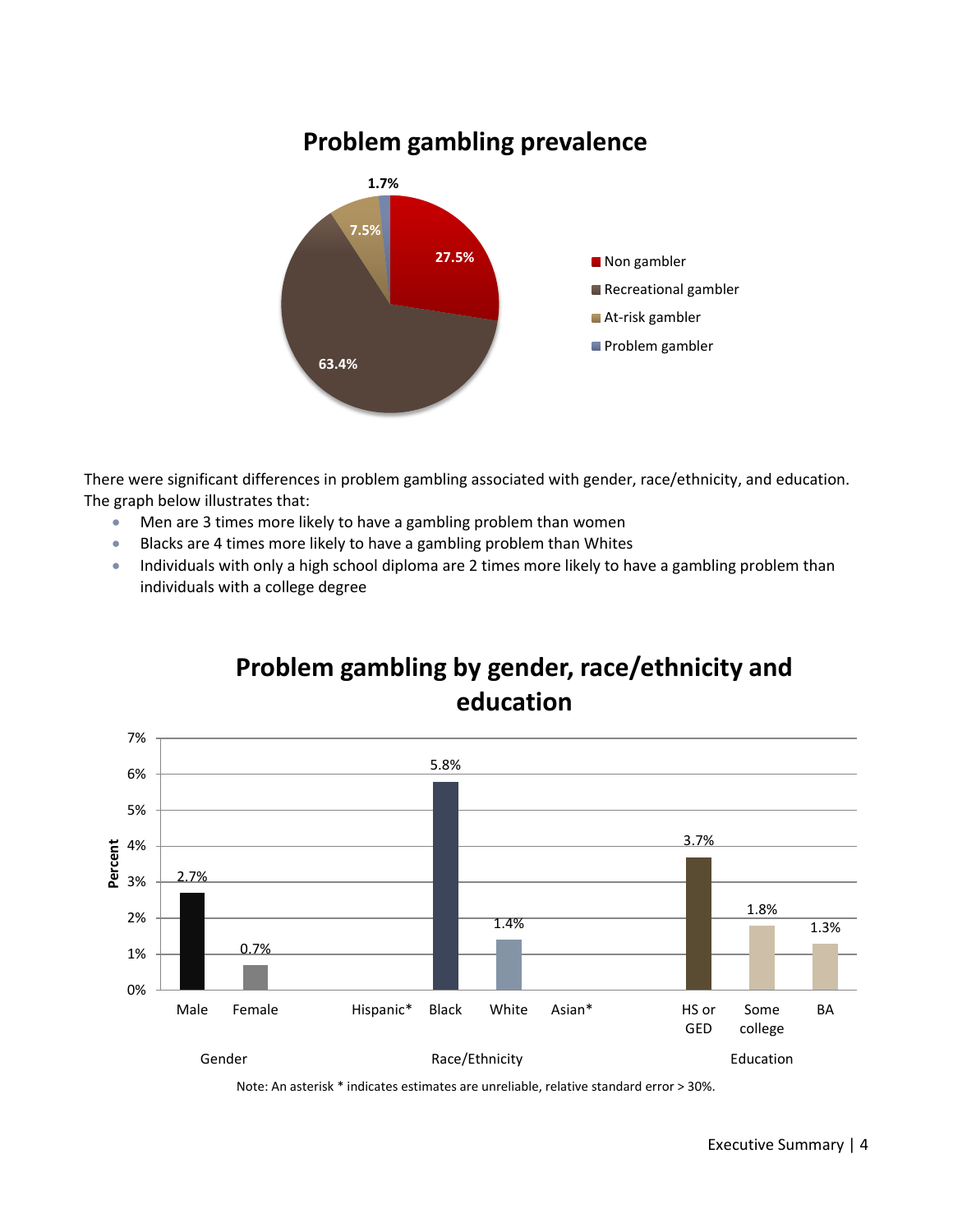## **Comparing Recreational, At-Risk, and Problem Gamblers in Massachusetts**

There are notable distinctions between recreational, at-risk, and problem gamblers. At-risk and problem gamblers in Massachusetts are significantly more likely than recreational gamblers to be:

- Male
- Black
- Unemployed
- To have an annual household income of less than \$15,000



**Comparing characteristics of recreational, at-risk and problem gamblers in Massachusetts**

Initial survey results show that, compared to recreational gamblers, at-risk and problem gamblers are more likely to report:

- Poorer physical health
- Serious problems with depression, anxiety, and other mental health problems
- Using tobacco
- Consuming large amounts of alcohol at one time

## **Problem Gambling Services in Massachusetts**

Awareness of existing problem gambling prevention initiatives in Massachusetts is quite variable. About 4 in 10 Massachusetts residents are aware of media campaigns to prevent problem gambling. However, just over 1 in 10 of adults is aware of non-media prevention programs in schools and communities around the state. Of these, only 2.3% had participated in such programs.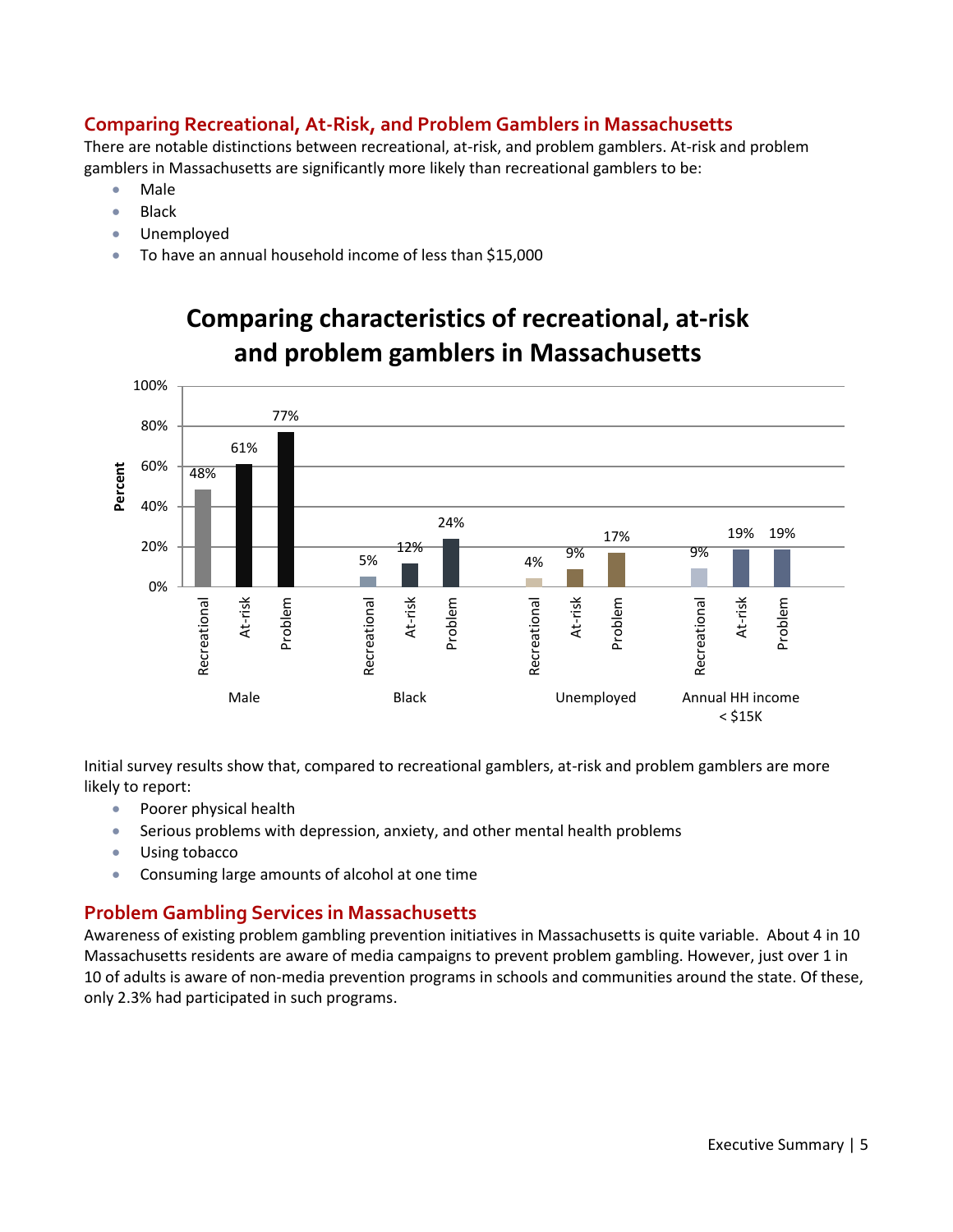

A very small number of problem gamblers in the survey indicated that they would like help for a gambling problem or had sought help for such a problem. This contrasts with our earlier estimate that between 67,500 and 109,100 Massachusetts adults currently have a gambling problem. The gap between this estimate and the small number of individuals who reported desiring or seeking treatment highlights a potentially underserved population that may be in need of treatment.

## **Future Directions**

While the statistics presented in this executive summary tell us a lot about gambling attitudes, behavior, problems, and prevention awareness, additional analysis of the Baseline Population Survey data will enrich our understanding of gambling and problem gambling in Massachusetts. Deeper analyses will allow us to examine factors that may contribute to or cause problem gambling, relationships between gambling attitudes and gambling participation, and factors associated with particular types of gambling. We also plan deeper analyses of data that were not highlighted in this summary because of the small numbers of respondents who reported certain behaviors. For example, survey respondents in military service since September 11, 2001 reported a particularly high rate of problem gambling. We plan to look at this group more closely in the future to clarify this preliminary finding. Additionally, although estimates of suicidal ideation and attempted suicide obtained in the Baseline Population survey were too small to be reliable, the data do indicate that suicidality is somewhat higher among problem gamblers in Massachusetts compared with others in the population. We plan to investigate this further to clarify the relationship between problem gambling status and suicidality.

Because the Baseline Population Survey is just one component of the broader SEIGMA study, we will analyze other sources of data to verify and enhance the findings presented in this executive summary. Additionally, all of the data collected by the SEIGMA team will be made public over time, to enable other researchers and stakeholders to interact with the data and conduct their own analyses, adding to the body of knowledge about gambling in Massachusetts. Moreover, because the SEIGMA research plan calls for the same survey to be repeated one year after all of the new gaming facilities have become operational in Massachusetts, future data will allow us to measure the impacts of gambling expansion in Massachusetts more directly. Measuring the same behaviors and using the same methods at subsequent points in time will be useful in monitoring changes over time in attitudes, gambling participation, and problem gambling prevalence in Massachusetts. Results of the Baseline Population Survey and subsequent surveys will be useful in developing data-driven strategies to promote responsible gambling, raise awareness about problem gambling, and design general and targeted prevention and treatment programs for problem gamblers and their families in Massachusetts.